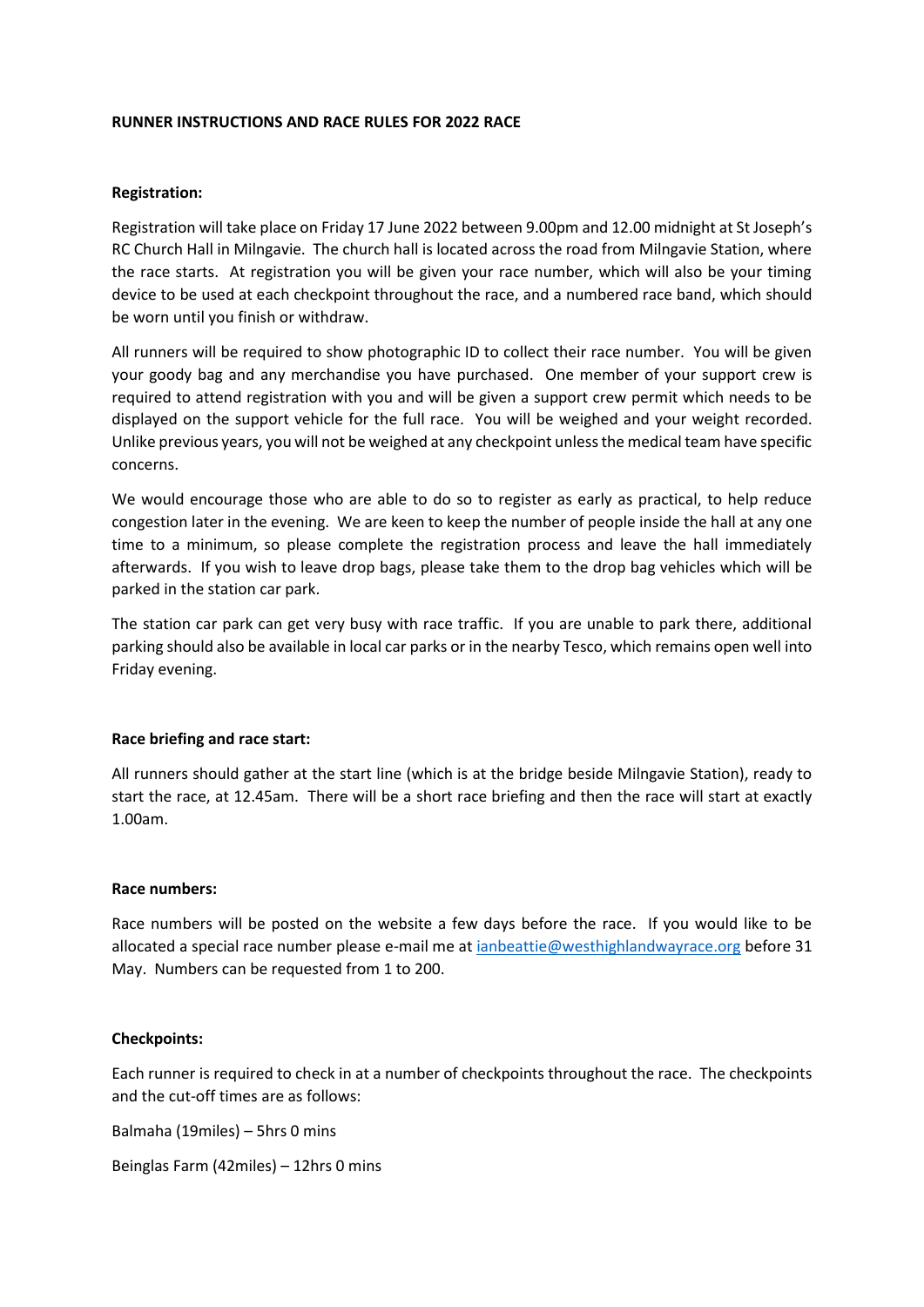Auchtertyre (51miles) – 15hrs 30 mins Bridge of Orchy (60miles) – 18hrs 30 mins Glencoe Ski Centre (71miles) – 23hrs 0 mins Kinlochleven (81miles) – 28hrs 0 mins Fort William (95miles) – 35hrs 0 mins

Any runner not reaching a checkpoint within the allocated time will be withdrawn from the race. This will be based on the electronic timing and all cut-off times will be strictly enforced. To give an example, a runner arriving at Beinglas Farm at 12 hours, 0 minutes and 59 seconds will be allowed to continue. A runner arriving at 12 hours, 1 minute and 0 seconds will be withdrawn. It is a condition of entry that any runner failing to reach a checkpoint within the designated timescales surrenders their timing card and does not continue in the race. The only exception to this is where a runner has stopped to help another runner in trouble and this has caused them to miss a cut-off; in that case the runner will be referred to the Race Safety Officer or Race Director, whose decision will be final.

If a marshal is concerned about the condition of any runner, this will be referred to the Race Doctor, the Race Safety Officer, or the Race Director. They will determine what action, if any, needs to be taken: this could include a variety of measures including, if considered appropriate, instructing withdrawal from the race. Such an instruction would only be given where it was considered necessary for the runner's own safety, and would not be taken lightly. However it is a condition of entry that any such instruction must be followed, and the decision of the Race Doctor, Race Safety Officer or Race Director is final.

As a general rule no food or water will be provided at checkpoints; it all needs to be carried by the support crew or put in a drop bag.

### **Support crew:**

It is a condition of entry that all runners must have motorised back up for the full duration of the event. Up until Auchtertyre you need at least one crew member, and from Auchtertyre onwards you need a crew of at least two people, one of whom must be capable of accompanying you during the last two stages if required. You are required to provided details of your support crew in the run up to the event, with the form needing to be completed and submitted as soon as possible, but no later than 28 May. You will not be allowed to take part in the event unless these details have been provided. Please submit your details using the designated form and not by any other way: it makes it much easier for the organising team to access the information if required on race day.

If there are any changes to your support crew details after you have completed the form, please complete it again and e-mail it to me at the same address to let me know.

The Support Crew must check in with their runner at registration, and must meet their runner at the following checkpoints:

Auchtertyre Farm

Glencoe

Kinlochleven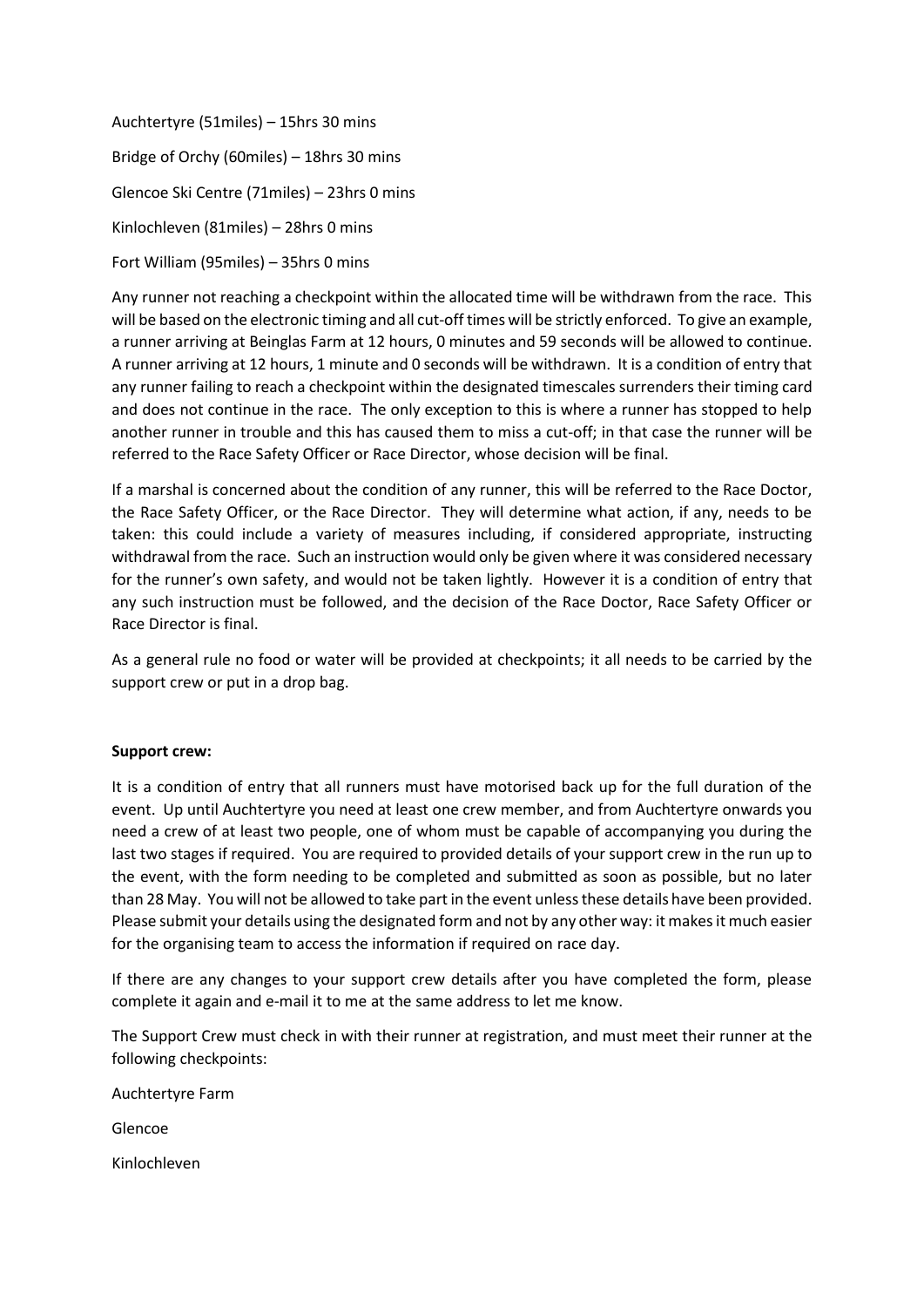#### Finish at Fort William

Support crews should note that there is a long term road closure on the A809 route heading towards Drymen and Balmaha. They should follow the marked diversion, which follows the A81 until the junction with the A811. Under no circumstances should support vehicles try to access Gartness Road. This road is officially closed to traffic and any vehicles on it would present a serious risk to the runners.

Due to access difficulties, support crews are not allowed to meet their runner at Beinglas Farm checkpoint. This year we have decided that it will not be mandatory for support crews to meet their runner at the checkpoints at Balmaha, Rowardennan and Bridge of Orchy. Although not mandatory, crews are welcome to meet their runners at those places if they wish to do so. Remember however that it is the support crew's responsibility to ensure their runner's safety between checkpoints, and they must be prepared to go on to the course and search for their runner if they do not arrive at a checkpoint. They must also be prepared to collect their runner at a checkpoint if the runner has decided to withdraw from the race. Crews should therefore have arrangements in place to keep in touch with their runner by phone if they do not plan to meet up at the non mandatory checkpoints.

Faster runners are not allowed to have a support runner at any point during the race, and no-one is allowed a support runner before Auchtertyre farm. You are welcome to be accompanied by a support runner (or runners) if you leave a checkpoint after the following times:

Auchtertyre – after 10hrs 30mins race time (i.e. after 11.30am)

Bridge of Orchy – after 12hrs 30mins (i.e. after 1.30pm)

Glencoe – after 14hrs 45mins (i.e. after 3.45pm)

Kinlochleven – after 17hrs 30mins (i.e. after 6.30pm)

The check point marshals will advise on whether a runner is able to have a support runner.

If you are ahead of these times, your support crew are only allowed to run with you in the area one quarter of a mile before the checkpoint and one quarter of a mile after the checkpoint, and are not allowed to run with you at any other times. The support crew are however allowed to meet you at any safe point on the route, except the section between the top of Loch Lomond and Crianlarich as outlined below.

Please note that in the event of particularly adverse weather, all runners may be instructed to 'pair up' with a member of their crew or another runner for any of the later stages of the race.

We would encourage all runners to set up the 'Find Friends' (or similar) app on their phone to help their support crew identify their runner's location throughout the race.

### **Support vehicles:**

Many of the roads on the route are narrow and not suitable for a large campervan / motorhome type of vehicle. We would recommend that this type of vehicle is not used at all for support, but in particular large campervans are not permitted for travel to Rowardennan, Auchtertyre or Lundavra. At Bridge of Orchy campervans are prohibited from going down the minor road to the checkpoint, and must park in the car park just before the Bridge of Orchy Hotel.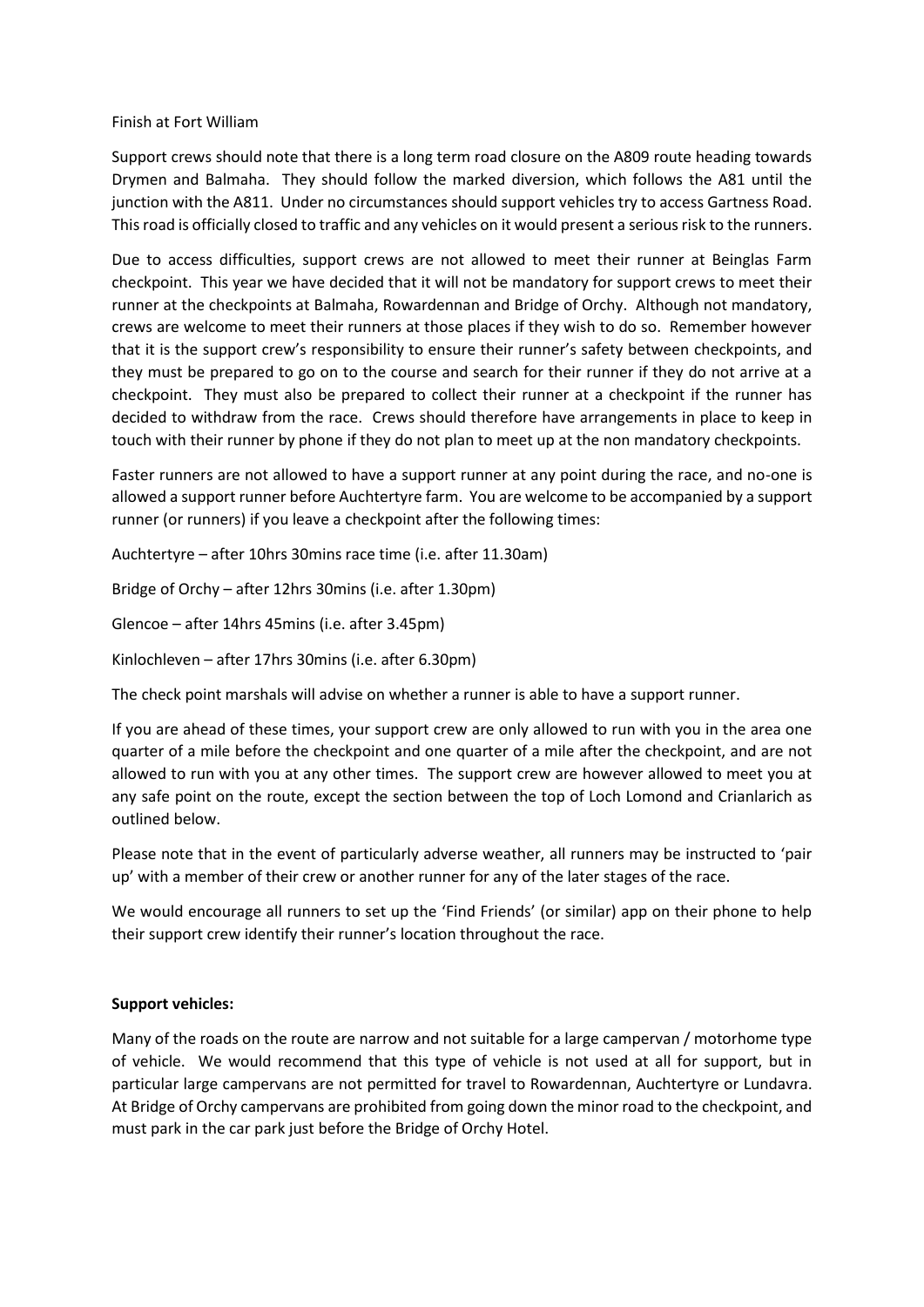We have had a number of problems with large campervans in the past, and it is important that support crews use common sense in their choice of vehicle. We reserve the right to withdraw any competitor whose support crew or support vehicle are causing serious problems for the smooth operation of the race.

There are a number of car parks on the route where parking charges apply, including the finish at the Nevis Centre in Fort William. Please note that those charges need to be paid as your race vehicle permit does not exempt you from any parking charges.

# **Electronic timing:**

A SPORTident Timing Card (SI-Card) will be issued to each runner at registration. At each of the checkpoints shown above, plus at the timing points at Rowardennan, Inversnaid and Lundavra, you need to lay the SI-Card flat over the hole in the SPORTident Timing station and the station will beep or flash. This indicates that a timestamp has been recorded on your card.

This procedure is an essential requirement of the race. Follow the same procedure at the Finish and hand your SI-Card to the SPORTident Timing Team. You will be given a small printout showing your split times through each checkpoint on the route.

Each time you register your SI-Card at a checkpoint, data is uploaded onto the SPORTident webserver in real time. This allows friends and family to follow your progress throughout the race, either at home on a computer or on any web enabled phone as they support you along the route.

Details of the website link will be confirmed nearer the race. This should help your friends to plan where and when they will meet you during the race as the information it provides includes an ETA for each runner at the next checkpoint.

Should you need to retire during the event, wherever possible please hand in your SI-Card at a checkpoint on your route. If you are "rescued" by a support vehicle, please ensure that you deliver your SI-Card to the NEXT checkpoint on the course.

Until each SI-Card has reached the finish or been handed in at a checkpoint, the event organisers will assume that you are still on the course. Failure to hand in your SI-Card at the event will cause an unnecessary search by rescue teams and you may be barred from taking part in future events. There is a charge of £30 for each SI-Card that is not handed in.

### **Medical advice:**

Please ensure you have read, and taken heed of, the medical advice document which is attached to these instructions.

Specifically, please do not take Ibuprofen or other NSAIDs, such as naproxen or diclofenac. These can cause serious medical problems during endurance events and if we become aware of any runner taking Ibuprofen or other NSAIDs that runner may be disqualified. It is also very important that you note the dangers of over-hydration, and ensure you only drink to thirst.

'Cloudy eye' is a problem which affects a small number of ultra-runners at our event and can bring your race to a premature end. Experience suggests that it is mostly caused by the prolonged exposure to the stresses of a long run in the outdoor environment. Its likelihood can be reduced, to a certain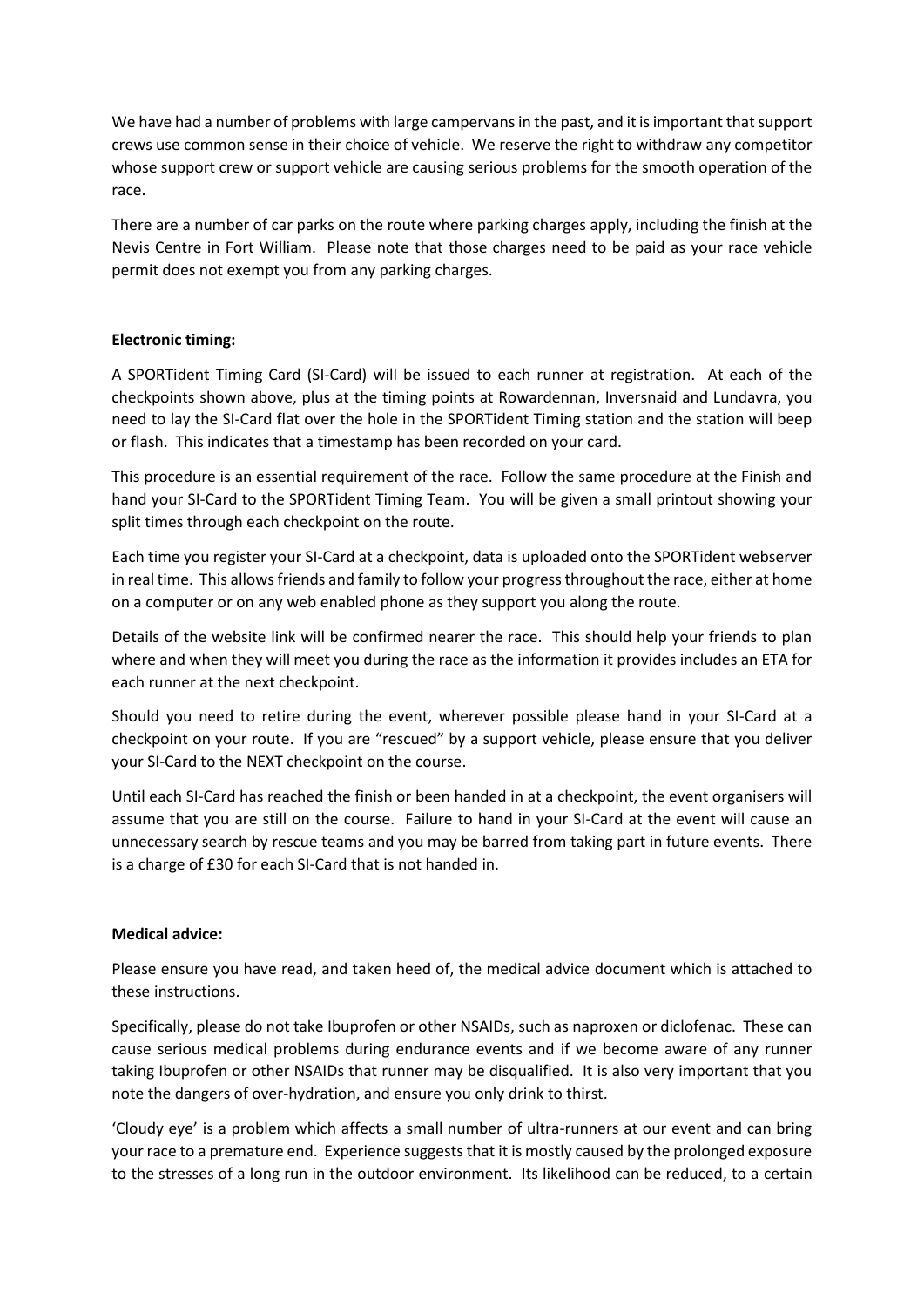extent, by wearing eye protection for most or all of the distance. It can be readily identified through behavioural changes in the runner who is colliding with the landscape more frequently, combined with an inability to make out fine detail. For some, the eyes will actually look cloudy to an observer. This can of course be confused with the other issues mentioned in the race medical advice document, so our clear recommendation is to report anyone evidently affected to the medical team for review. It is normally self-correcting within a few hours once the runner is removed from the environmental factors but should always be investigated.

Please remove rings from fingers and toes. Numerous unfortunate runners over the years have found that over a long race, the combination of swollen hands and then a simple fall leading to hand injuries can seriously damage fingers through restricting blood flow past a tightening ring.

If you are in any doubt about a medical or safety issue during the event, ask for the medical team at any checkpoint. The team are very experienced and not here to stop you; they are here to make your completion of the race as safe as possible.

You are required to complete the medical details that are requested on the support and medical details form. The medical team may in some cases ask additional follow up questions of runners with a more complex or challenging background, with a view to mitigating any additional health risks as far as possible.

### **Covid:**

The race medical team would like to ask all runners and their support crew to please test for Covid on the Friday before attending Registration. This is an event safety issue, the purpose being firstly to ensure that all runners are fit to race and secondly as a means of protecting the health of all those around you, who may include those with vulnerabilities. Tests remain readily available at reasonable cost through local pharmacies. In the experience of this medical team, runners can become rapidly unwell if Covid develops during their race.

### **Mandatory kit:**

As in previous years, we are insisting that every runner carries a lightweight space blanket throughout the race. These only cost a couple of pounds from any outdoor shop, and could make a significant difference if you are unfortunate enough to have a fall, particularly if it is in a remote part of the trail.

We are also insisting that every runner carries a mobile phone, with the following emergency numbers programmed in to it:

Sean Stone, Race Safety Officer – 07768 642314

Ian Beattie, Race Director – 07939 535523

In the event of an emergency, Sean should be the first point of contact. If contact cannot be made with Sean, Ian is the second point of contact.

There are other items of kit that you must have available if directed by a race official, although whether you need to carry them on the day will depend on the conditions at any particular time. These include the following: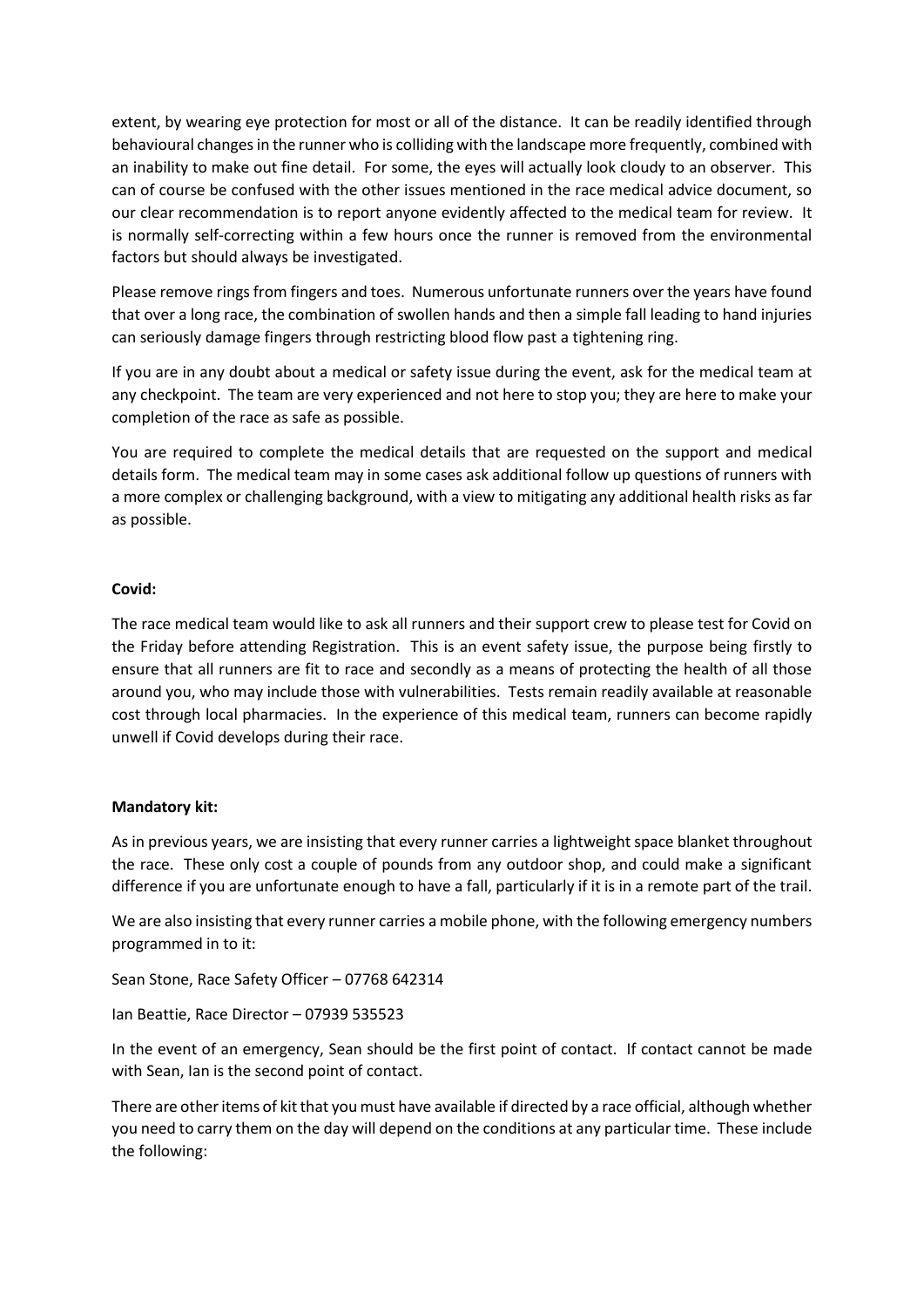A head torch, with spare batteries; Full body waterproof clothing; A whistle. Other recommended items include: Harveys map of the West Highland Way Small Backpack/Bumbag or both Towels A number of complete changes of clothes Various pairs of shoes Sunhat/Woolly Hat Gloves First Aid Kit Insect Repellent Blister Repair Kit Water Bottles Skin Care Suncream

Toilet Roll

Remember, conditions can vary considerably throughout the course of the race and it is better to carry too much kit in your support vehicle than find yourself short.

### **Walking poles:**

No competitor is allowed to use walking poles at any stage of the race.

### **Dogs:**

Dogs are not allowed to run with any competitor at any stage of the race, nor are they allowed to run with any person who is supporting a runner. This is a condition of our event insurance.

### **iPods/MP3 players:**

iPods/MP3 players are permitted, but competitors must be able to hear what is going on around you at all times. Earphones must be removed at checkpoints, at road crossings, when approaching marshals, and at all times when running on public roads. If a marshal signals you to remove your earphones, you must do so immediately.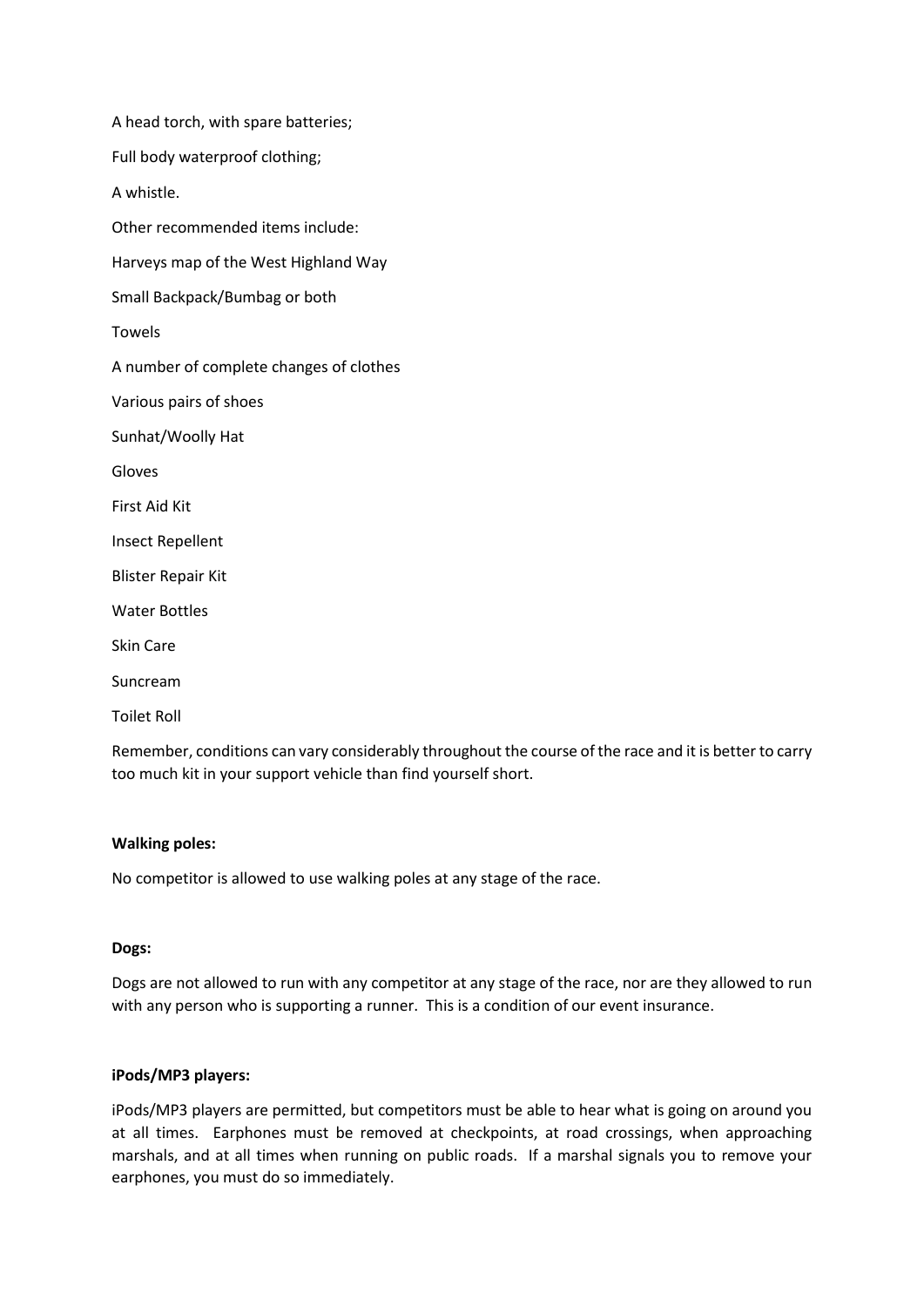# **Dropbags:**

There will be a facility for runners to leave drop-bags for Balmaha, Rowardennan, Inversnaid, Beinglas Farm and Bridge of Orchy. Please ensure these drop bags are clearly marked with your race number, and take them to the marked vehicle at the start at Milngavie Station. They should be as small as possible. It will not be possible to return the contents of any drop bag to you after the race.

# **Litter and general behaviour:**

The West Highland Way is a route of outstanding beauty, and we try to ensure our race is well regarded by the West Highland Way rangers, by those living near the route, and by other users. To this end please make sure you do not drop any litter anywhere on the route, but that you carry it with you to the next checkpoint. Please also show consideration for walkers and other users.

# **Noise during the night:**

In previous years we have had complaints from residents at Drymen about the noise made by support crews. To try and address this we would discourage support crews from meeting their runner at Drymen at all.

If you do intend to go there, you must not park either on the main road or in the dead-end road outside the houses. Instead you should park on the road heading down towards Drymen or in the car park in Drymen village, then meet your runner in the field before the route crosses the road. We will have marshals in place to make sure this is enforced.

We have also had complaints in the past from Kinlochleven residents about the noise levels during the Saturday night / Sunday morning. We are very keen to maintain good relations with people who live near the route, so please make every effort to keep noise to a minimum, particularly during the hours of darkness.

Noise at the finish in Fort William can also cause problems during the night-time hours. Again we would ask you to respect the local residents who do not wish to be disturbed.

# **'Low' route after Rowardennan:**

The race follows the 'low' path between Rowardennan and Inversnaid. This is not the same as the route used by the Highland Fling race, which follows the 'high' path. The turn off for the low route is just less than 2 miles north of Rowardennan, and one third of a mile after the gate at Ptarmigan Lodge. It is well signposted.

### **Route into Kinlochleven**:

This year we will again be using the alternative route in to Kinlochleven. On reaching the bottom of the water pipe, runners should take the route past Blackwater Hostel and Campsite, pass the Ice Factor, turn right at reaching the main road, and head in to the checkpoint at the Leven Centre. This will be well signposted.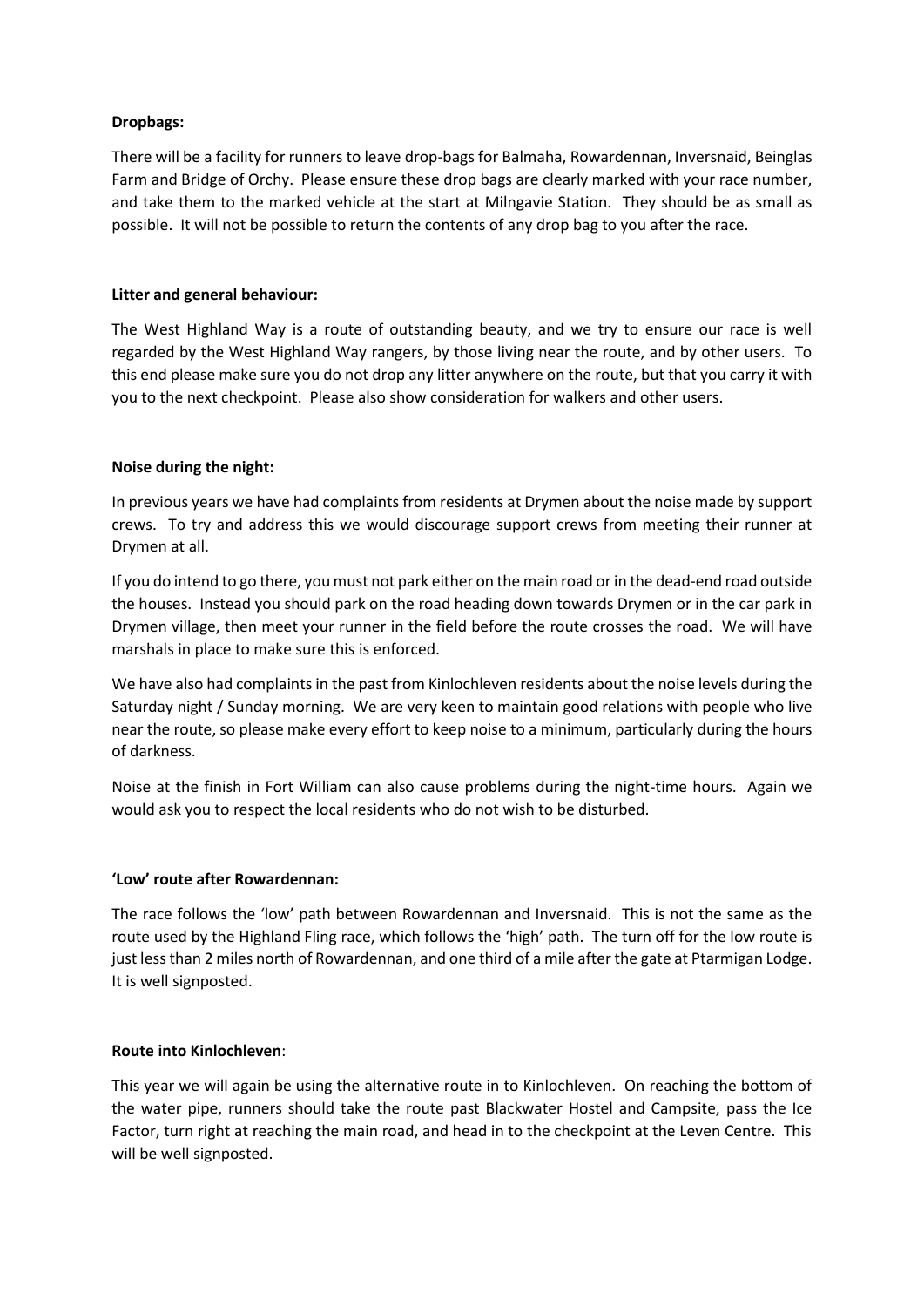### **Area from the top of Loch Lomond to Crianlarich:**

Parking in the area between the top of Loch Lomond and Crianlarich is very limited, and we have had problems in previous races with businesses and landowners in that area. For that reason, support crews are not permitted to meet their runner at any point on the A82 between Beinglas Farm and Bogle Glen, above Crianlarich. This restriction includes Beinglas Farm, Derrydarroch Farm, Carmyle Cottage, and any of the lay-bys on that section of the A82. This will be strictly enforced, and any breach could lead to a time penalty or even your disqualification, so please make sure that your support crew are aware of this rule.

If your support crew wants to meet you after the Beinglas Farm checkpoint but before the next checkpoint at Auchtertyre, it is possible to park in Crianlarich, walk for a mile or so up the hill, and meet your runner at the point the West Highland Way comes in to Bogle Glen.

Parking is also restricted at the checkpoint at Auchtertyre. The one vehicle per runner rule will also apply at this checkpoint, and your crew will need to show their parking permit to gain access. Your support crew should not arrive at Auchtertyre too early, as there is limited capacity. We would strongly recommend that they have a sleep after leaving the east side of Loch Lomond, and should do this in a safe place such as a car park in Balloch at the southern end of Loch Lomond. Support crews arriving too early at Auchtertyre Farm will not be permitted access.

# **Food and refreshments:**

A number of businesses on the route have kindly agreed to open their premises and provide facilities for support crews. The coffee shop at the Oak Tree Inn in Balmaha (19 miles) will be open from around 2am and will offer hot rolls and refreshments. Note that the hotel itself will not be open this year, but the coffee shop will (which is at the left of the building when looking towards it) – so do not try and gain entry to the hotel. Toilet facilities should be available in the nearby visitor centre. There is a café / shop at Auchteryre Farm (51 miles). The cafe at Glencoe Ski Centre (71 miles) will stay open late on the Saturday night and will serve food until 10pm. There are a number of pubs and a fish and chip shop in Kinlochleven. We are very grateful for the help of these businesses; please support them if you can.

# **The finish:**

The race finish is inside the Nevis Centre in Fort William. This is about half a mile further on from the old finish at Lochaber Leisure Centre. As you come in to Fort William, go straight on at the roundabout, follow the pavement until you reach the old finish at Lochaber Leisure Centre, then cross the road at the traffic lights. Follow the pavement towards the town centre, go round the front of the railway station, and follow the pavement past the bus station until you reach the Nevis Centre. This will be fully signposted. At the finish your time will be recorded and you will be given a printout of your splits. Showers are available for runners and crew (this will be badly needed!), and tea and coffee will be available. Please note that no alcohol is allowed in the Nevis Centre, nor in the car park outside.